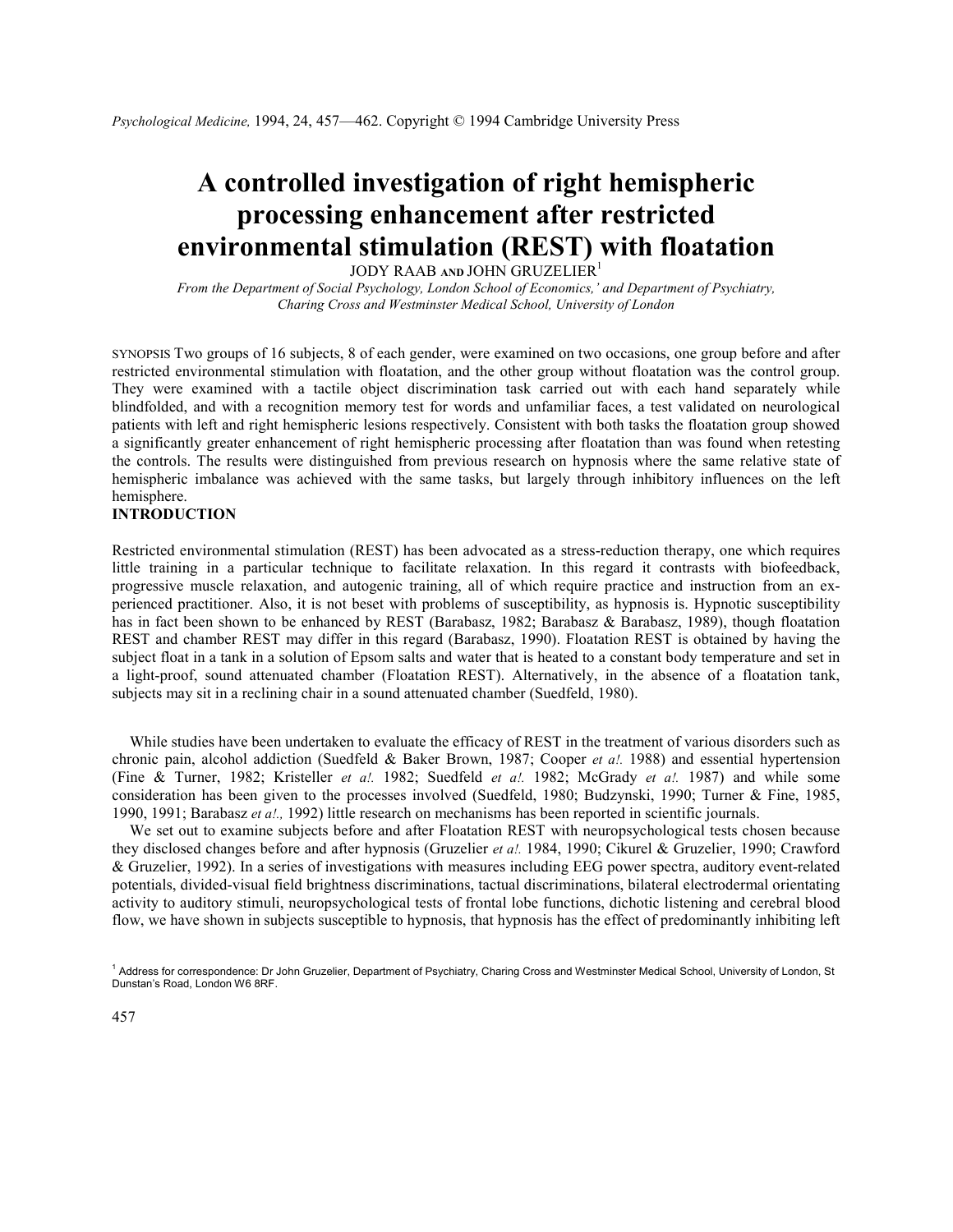## J. Raab and J. Gruzelier

and releasing right hemispheric processes, in combination with producing a shift from anterior to posterior brain processing (for reviews see Gruzelier, 1988; 1990; Crawford & Gruzelier, 1992; Gruzelier & Warren, 1993). Here we predicted that like hypnosis floatation would produce an improvement in right, relative to left, hemispheric processing. Whether there would be a reduction in left hemispheric processing, as has been shown in hypnosis, was also examined.

## **METHOD**

## **Subjects**

The subjects were 32 male and female social science students aged between 19 and 29 years, and they were dextral for handwriting. Subjects were selected on the condition that they had never previously floated or had any degree of prior knowledge on hemisphere specialization. The subjects were randomly divided into two groups in which the sexes were equally represented, the experimental/float group  $(N=16)$ , and the control/non-float group  $(N=16)$ .

## Haptic Processing test

The task involved sorting letters and numbers by touch while blindfolded, for a total of 16 stimulus items. After familiarization the items were sorted randomly into two piles so that a mean movement time was obtained for each hand. Items were then sorted according to class with each hand separately. The mean movement times were subtracted from the mean sorting times for each hand to obtain hemispheric processing times (Kugler & Henley, 1979; Gruzelier et al. 1984). As the task involved active touch, which is contralaterally mediated, as distinct from passive touch which is bilaterally mediated, each hand indexed the contralateral hemisphere.

## Warrington Recognition Memory test

The Warrington Recognition Memory test for words and unfamiliar faces has been validated on patients with unilateral lesions. It distinguishes between left and right temporal and parietal lesions (word versus faces memory deficits respectively), and fulfils double dissociation criteria (Walsh, 1988). The test is sensitive enough to detect minor degrees of memory deficit across a wide range of the adult population (Warrington, 1984). As such, it was applied in the present study to distinguish the degree of proficiency of processing in each hemisphere. Each test involved presenting the subject with 50 stimulus items, with the requirement that the subject decided whether they liked or disliked the word or face. Here presentation rate was one item every 2 s rather than the standard practice of one item every 3 s; a modification that was done to help to reduce ceiling effects with the verbal task, which can occur with university students. Retention was tested by two choice recognition, immediately after the presentation of the test stimuli, and the subject was required to distinguish the stimulus item from the distracter item. These tests were then repeated after an interval of 90 mm for both the floaters and non-floaters.

#### Floatation questionnaire

The questionnaire was used to monitor what was experienced during floatation. It was constructed on the basis of a large pilot study of mental experiences characteristic of REST and included the inability to follow a logical line of thought, decreased ability to maintain attention, a loss of conception of time, and the onset of various mental events such as unwilled vivid imagery, sudden insights, and unusual memories.

## Procedure

Each subject was administered the Haptic Sorting test and then the Warrington Recognition Memory test. The experimental group then floated for 90 min. This involved lying naked in a floatation tank heated to 93.5 °F in total darkness and silence. The controls also returned, having received instructions not to eat or drink during this time. Each subject was then re-administered the Haptic Processing and Warrington tests. Finally, the experimental group received the floatation questionnaire to complete. Order of subtest — left or right hand and word or faces task — was counterbalanced across subjects within groups.

## **RESULTS**

## Haptic Processing test

The groups were compared by MANOVA with Session and Hand as within subject variables. The results are shown in Fig. 1. No difference

## 458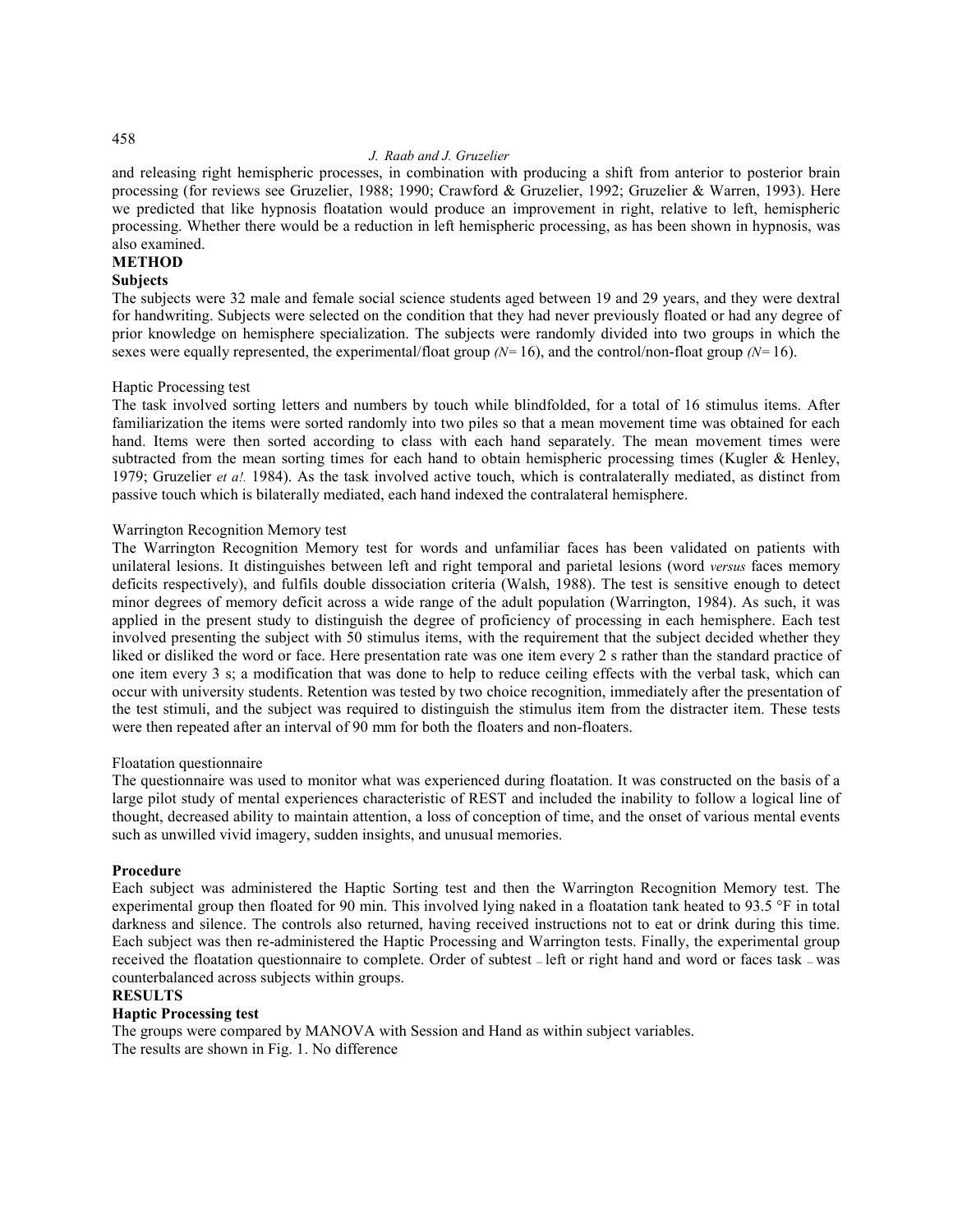

Fits. 1. Left and right hand processing times before and after Bostotico for Bosters compared with controls. []. Controls: (3, Sosters.



Fig. 2. Reception memory for words and faces before and after floatstes for fluxers compared with controls.  $\square$  Controls;  $\square$ , Controls;  $\square$ , Controls;  $\square$ , Controls;  $\square$ , Controls;  $\square$ , Controls;  $\square$ , Controls;  $\s$ 

was found between the groups in the first session  $(F = 0.17)$ . Performance improved on retest  $(F$ Ğ, = 30-16, df 1,30,  $P < 0.007$ ) to a similar extent for both groups (Group × Session  $F = 0.02$ ), but to a greater extent for the right hand (Session  $\times$  Hand ( $F = 6.54$ , df 1,30,  $P < 0.02$ ). However, there was an interaction between Group, Session and Hand ( $F = 8.50$ , df 1,30,  $P < 0.007$ ). The

left-hand-right hemisphere processing times of the floatation group showed almost twice the<br>improvement  $(X = 1206 s)$  of the control group  $(X = 6.75 s) (P < 001)$ , whereas for the right-<br>hand-left hemisphere processing times the<br>groups did not differ, and in fact the floatation group showed only about two-thirds of the<br>improvement  $(X = 1144 s)$  of the control group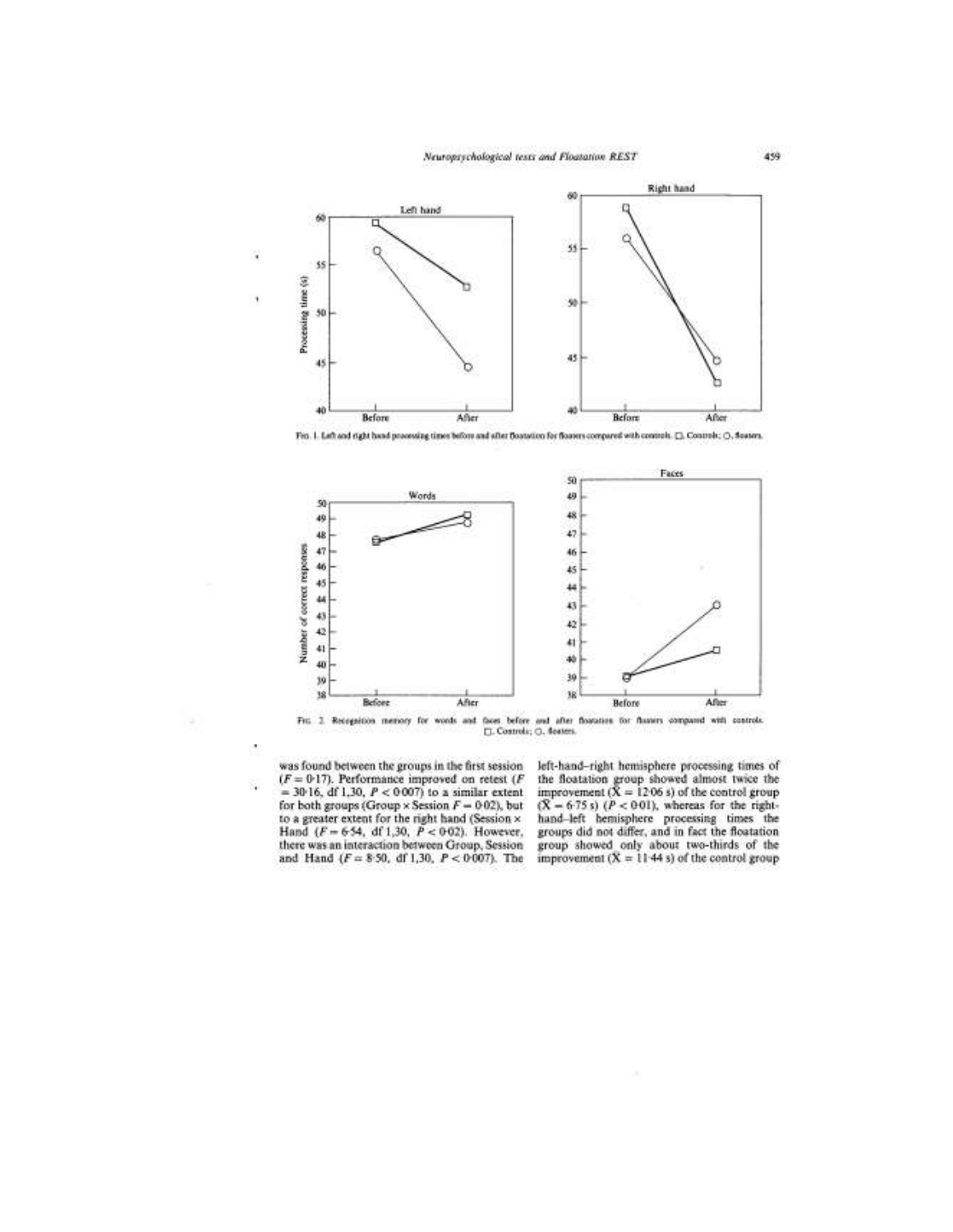#### J. Raab and J. Gruzelier

 $(X = 16.31 \text{ s})$ . Thus, it was left-hand—right hemisphere processing that differentiated the groups on retest, with floatation producing a greater impact on the right hemisphere.

#### Recognition Memory

Results are shown in Fig. 2. The groups were examined by MANOVA with Session, and Memory modality as within subject factors. There was no difference between the groups in performance in the first session  $(F= 0.00)$ . Performance for both groups improved on retest  $(F = 53.46, df 1,30, P < 0.0001)$ . There was a highly significant interaction between Group, Session and Modality  $(F = 11.5, df 1,30, P < 0.002)$ . Whereas the groups did not differ in memory for words  $(F = 0~0~02)$ ; Group x Session  $F = 2.42$ ), floaters showed a four-point increase in memory for faces compared with a one-point increase in the control group  $(F = 7 \sim 23$ , df 1,30, P < 0~01). Thus, again the right hemisphere (memory for faces) distinguished the effects of floatation.

## **Ouestionnaire**

Validation of the REST experience at a subjective level was confirmed by the results of the questionnaire; these were in line with those reported by Lilly (1977) and Suedfeld (1980). In all, 81 % of subjects found concentrating on a particular line of organized thought more difficult or impossible while floating, and described their thoughts as more diffuse and day-dreamy than usual, while 94% of subjects reported losing all conception of time. Subjects experienced unusual mental experiences within the tank, the most common being spots or flashes of light, unwilled vivid imagery, unusual memories, sudden insights, disorientation of where they were and feelings of timelessness. All subjects reported the experience to be physically and mentally relaxing and refreshing.

## DISCUSSION

The results support the hypothesized right hemispheric processing enhancement after restricted environmental stimulation with floatation. This effect was consistent for both neuropsychological tasks. Floatation was not distinguished by producing any advantage for left hemispheric processing over and above that found in the control group, though in the case of the verbal memory task the high level of performance of both groups makes evaluation of improvement on the task inconclusive. More to the point, however, floatation did not produce any significant deleterious effects on the left hemisphere as has been found with hypnosis; here, there was only a slight reduction in right-hand sorting times with repetition when compared with the control group.

While hypnosis, like floatation, has been shown to reflect a shift in hemispheric balance to favour the right hemisphere, and while REST has been shown to facilitate hypnotic susceptibility, the short-term effects of REST on cerebral laterality may in fact be distinguished from those of hypnosis on a number of counts.

1. Hypnosis is induced by specific techniques designed to have inhibitory influences on the brain, such as the narrowing of attention by focusing on a small object. This is coupled with suggestions of drowsiness and eye closure. In fact, hypnosis has been likened by some to a sleep-like state, though scientific evidence has differentiated sleep from hypnosis (Crawford & Gruzelier, 1992). Floatation, while making most subjects feel day-dreamy, on the other hand produced reports of feeling mentally refreshed.

2. Hypnosis is an interactive process between the hypnotist and the subject who gives over the planning function of behaviour to the hypnotist, an effect hypothesized to coincide with inhibition of frontal lobe functions. Floatation involves no such interaction and the subject is always in full command of behaviour.

3. In hypnosis the effects, both phenomenological and neuropsychophysiological, are attributable only to hypnotically susceptible subjects and not to low susceptibles. This is in contrast to the effects with floatation, which pertained to a group rather than subgroup (susceptibility) effect.

4. Both neuropsychological tasks included in this experiment have been applied to investigations of hypnotically induced relaxation, and the results with floatation were dissimilar. In view of the scientific objectivity of this evidence it will be considered in detail.

With hypnosis the Haptic processing test has shown a shift in hemispheric balance in susceptible subjects largely through inhibitory influences on the left hemisphere, exemplified by

460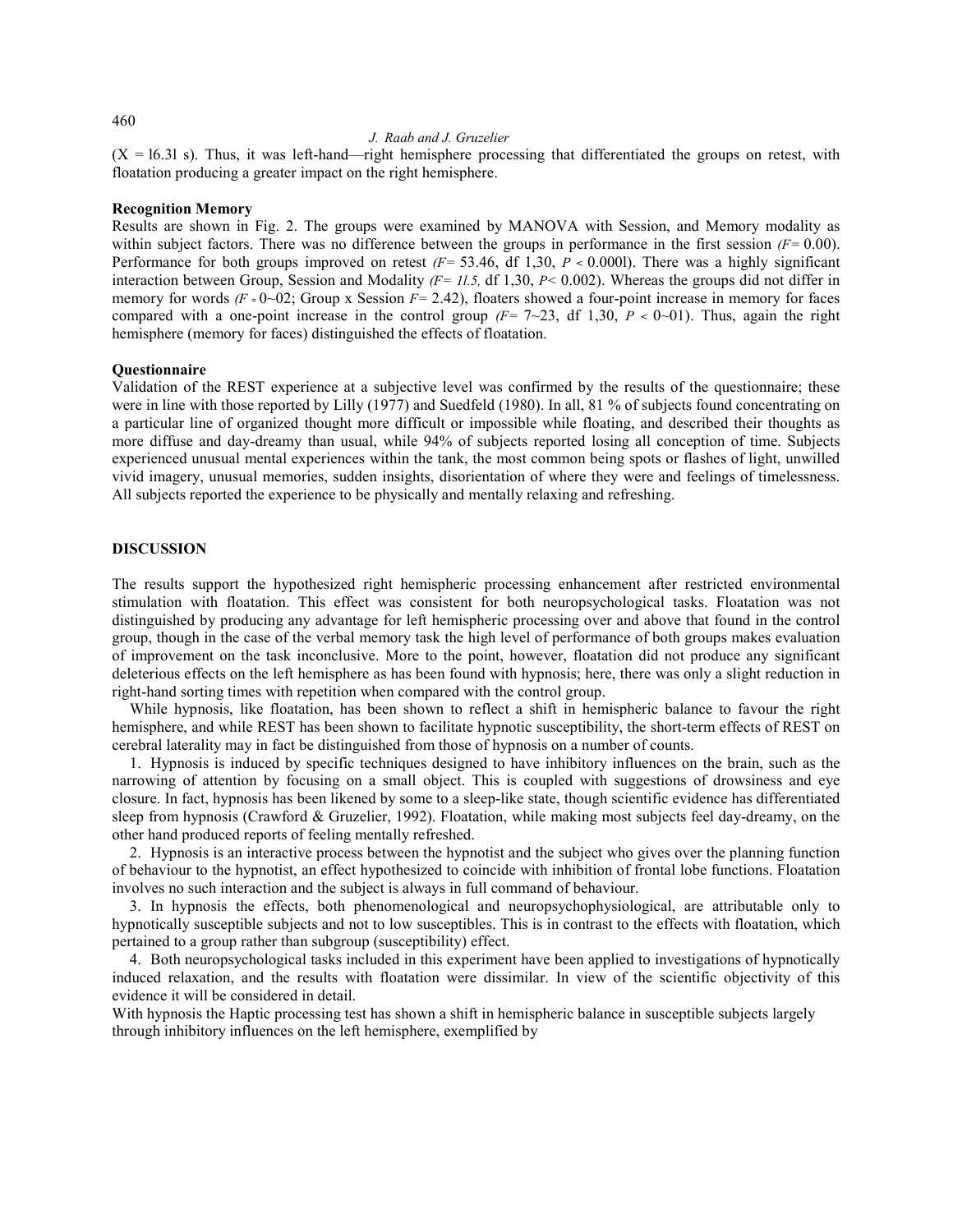increases in right-hand processing times, results have been demonstrated on several occasions (Gruzelier et at. 1984; Cikurel & Gruzelier, 1990). Furthermore, in one of the two studies scores of hypnotic susceptibility monitored throughout the experiment correlated with the slowing in right-hand—left hemispheric processing; hypnotic susceptibility was unrelated to left-hand—right hemisphere processing times. Thus, hypnosis is characterized by changes in right-hand performance and these are in the direction of reductions in processing speed. Floatation is characterized by changes in *left*-hand performance and these are in the direction of reductions in processing time.

Also, the Warrington Recognition Memory test has disclosed, in hypnotically susceptible subjects, a reduction in memory for words (left hemisphere) and no change in recognition memory for faces (right hemisphere) (see Crawford & Gruzelier, 1992, Fig. 9.4), in contrast to the effects in floaters, which consisted of an improvement in memory for faces and the little change in memory for words; though the high level of performance on the words task (Fig. 2) makes measurement of possible improvement on this task inconclusive. Interestingly, low hypnotic susceptibles showed an improvement in memory for words at retest, together with no change in recognition memory for faces; again these are effects that may be differentiated from those in floaters.

While neuropsychological tests provide only indirect evidence of functional lateralization, and few if any tasks are strictly lateralized, the results from the two domains of measurement (tactual processing and recognition memory) are consistent with one another, both in the studies of floatation and the studies of hypnosis, yet the nature of the changes differs with the two therapies or tasks. Accordingly, it is our view that while both floatation and hypnotic relaxation produce a shift in functional lateralization to favour the right hemisphere, and both induce deep states of relaxation, they appear to achieve these effects through different mechanisms that influence lateralized functions.

Both REST and hypnosis are reported to be beneficial for stress-related disorders. Stress-induced anxiety has been shown to alter cerebral laterality (Gruzelier, 1987, 1993; Gruzelier & Phelan, 1991). Trait anxiety may also reflect imbalances in hemispheric activity (Reiman et al. 1986; Conway & Gruzelier, 1994). We believe that research on the mechanisms underlying and distinguishing different stress-reduction techniques, coupled with research on the neuropsychophysiology of anxiety, will ultimately elucidate the scientific basis of stress deduction techniques like REST floatation and hypnosis, and enrich their therapeutic applications.

#### **REFERENCES**

Barabasz, A. F. (1982). Restricted environmental stimulation and the enhancement of hypnotizability, PAM., EEG, alpha, skin conductance and temperature responses. International Journal of Clinical and Experimental Hypnosis 2, 147-166.

Barabasz, A. (1990). Spontaneous hypnosis in floatation restricted environmental stimulation. In Hypnosis: Current Theory, Research and Practice (ed. R. van Dyck, P. H. Spinhoven and A. L. W. van der Does), pp. 113-120. VU University Press: Amsterdam.

Barabasz, A. & Barabasz, M. (1989). Effects of restricted environmental stimulation (REST) in hypnotizability with chronic pain patients. International Journal of Clinical and Experimental H.vpnosis 37, 217—231.

Barabasz, A. F.. Barabasz, M., Dyer, R. & Rather, N. (1992). Effects of chamber REST, floatation REST, and relaxation on transient mood state. In Clinical and Experimental Restricted Environmental Stimulation: New Developments and Perspectives (ed. A. F. Barabasz and M. Barabasz), pp. 41—52. Springer Verlag: New York.

Budzynski, 1. (1990). Hemispheric asymmetry and REST. In Restricted Environmental Stimulation: Theoretical and Empirical Developments in Floatation REST (ed. P. Suedfeld, F. W. Turner and 1. H. Fine), pp. 120-130. Springer Verlag: New York.

Cikurel, K. & Gruzeier, J. H. (1990). The ~ffect of an active-alert hypnotic induction on lateral asymmetry in haptic processing. British Journal of Experimental and Clinical Hypnosis I, 17—25.

Conway, A. V. & Gruzeier, J. H. (1994). Lateral asymmetry in electrodermal responses in conditions of baseline, hyperventilation and laboratory stressors in relation to anxiety and cardiovascular susceptibility factors. (In preparation.)

Cooper, G. D., Adams, H. B. & Scott, J. C. (1988). Studies in REST I: Reduced environmental stimulation therapy (REST) and reduced alcohol consumption. Journal of Substance Abuse Treatment 5, 61—68.

Crawford, H. J. & Gruzeier, J. H. (1992). A midstream view of the neuropsychology of hypnosis: recent research and future directions. In Contemporary Perspectives in Hypnosis Research (ed. E. Fromm and M. Nash), pp. 227—266. Guildford Press: New York.

Fine, T. H. & Turner, J. W. (1982). The effect of brief restricted environmental therapy in the treatment of essential hypertension. Behaviour Research Therapy 20, 567—570.

Gruzelier, J. H. (1987). Individual differences in dynamic process asymmetries in the normal and pathological brain. In Individual Differences in Hemispheric Specialisation (ed. A. Glass), pp. 301—330. Plenum: London.

Gruzelier, 3. H. (1988). The neuropsychology of hypnosis. In Hypnosis: Current Clinical, Experimental and Forensic Practices (ed. M. Heap), pp. 68-76. Croom Helm: London.

Gruzelier, 3. H. (1990). Neuropsychophysiological investigations of hypnosis: cerebral laterality and beyond. In Hypnosis: Theory, Research and Clinical Practice (ed. R. Van Dyck, P. H. Spinhoven and A. L. W. VanDer Does), pp. 37—52. VU University Press: Amsterdam.

Gruzelier, J. H. (1993). The laterality of electrodermal responses: A new perspective on individual differences in personality and

462

#### J. Raab and J. Gruzelier

psychopathology. In Progress in Electrodermal Research (ed. 3.-C. Roy, W. Boucsein, D. C. Fowles and J. H. Gruzelier), pp.257-270. Plenum: